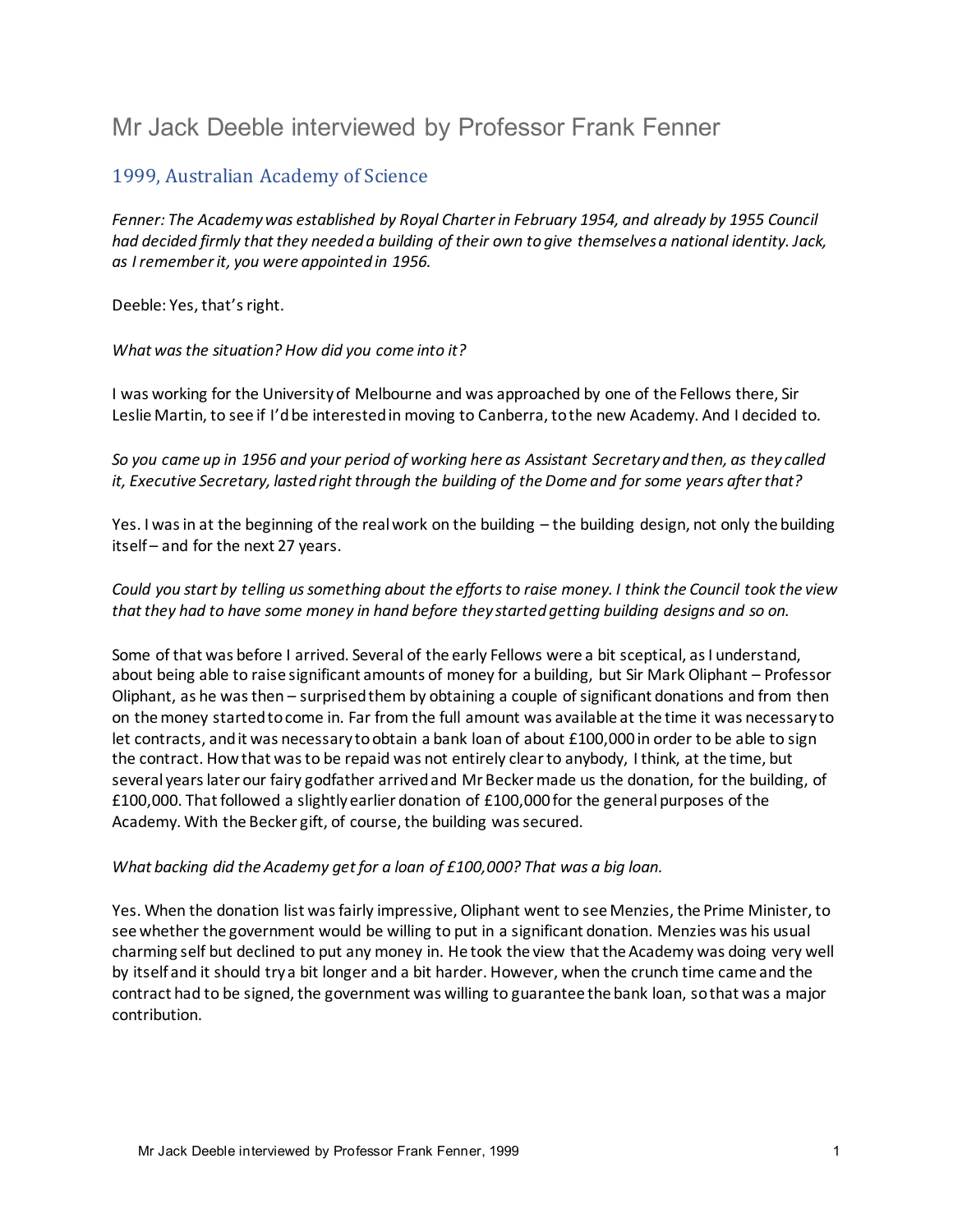*Yes, I'm sure it was. It's very nice to have your bank loan guaranteed by the government. Well, that's the funding. Now it comes to getting a design for the building. What can you tell us about that?* 

The first design that was given any airing was at, I think, the second annual meeting of the Academy, when the Treasurer of the day, Mr Marston, produced a rough sketch by a firm of architects that he was aware of, Musson, McKay and Potter. I think he intended those drawings simply to stimulate thought about the possibility of getting a building, of starting a project going, but one of the Fellows, Sir Otto Frankel, was absolutely horrified at the drawings themselves.

#### *Well, he was really stimulated!*

They were strictly Graeco-Roman in concept – pillars and all that sort of stuff – and Otto was absolutely horrified and thought that this wouldn't do at all. He stimulated the idea of seeking other designs, in fact having some sort of competition in designs so as to get something modern.

*If I could just interrupt: Did the request for building plans and Marston's suggestion come before a site had been allocated?* 

Oh yes, long before there was a site. It was just…

# *Airy-fairy?*

Very airy-fairy. It had no foundation in fact at all.

# *We'll come later to obtaining the site, then.*

Otto Frankel had an interest in architecture and he also had an architectural friend in Melbourne, Oscar Bayne. He wrote Oscar to ask advice about whether the Academy might perhaps approach one of the famous international figures – like Gropius, he mentioned – or whether in Oscar's opinion we should go for an Australian. Well, Oscar was very strong on that point and said that he thought it would be a shame for Australia's Academy to be housed, however elegantly, in a work of genius by a foreign architect, and that Australia should do its best. In the event, of course, it did very well indeed.

The procedure was that Oliphant drew up a brief, one-page statement of the sort of accommodation that the Academy needed, and it was fairly modest accommodation. It just needed a conference room, an adjacent room for withdrawing from the conference – social occasions and so on – and a small suite of offices. He then wrote to half a dozen architects who had been selected after consultation with Oscar Bayne and the other officers of the Academy, and these people were invited to submit sketch designs, each for a fixed fee, what the architects called a quantum meruit fee. That is a fee roughly equivalent to the amount of work necessary to produce the drawings. Inthis way, it would be a competition in the layman's sense but not in the sense of the Institute of Architects' rules. They required that a competition had to have a committee to judge the competition which had a majority of architects on it. That really wasn't acceptable to the Academy, and Oliphant wrote and said so.

Unfortunately, the President of the Institute of Architects thought that the Academy was somehow part of the Australian National University, so he wrote a furious letter to the Vice-Chancellor of the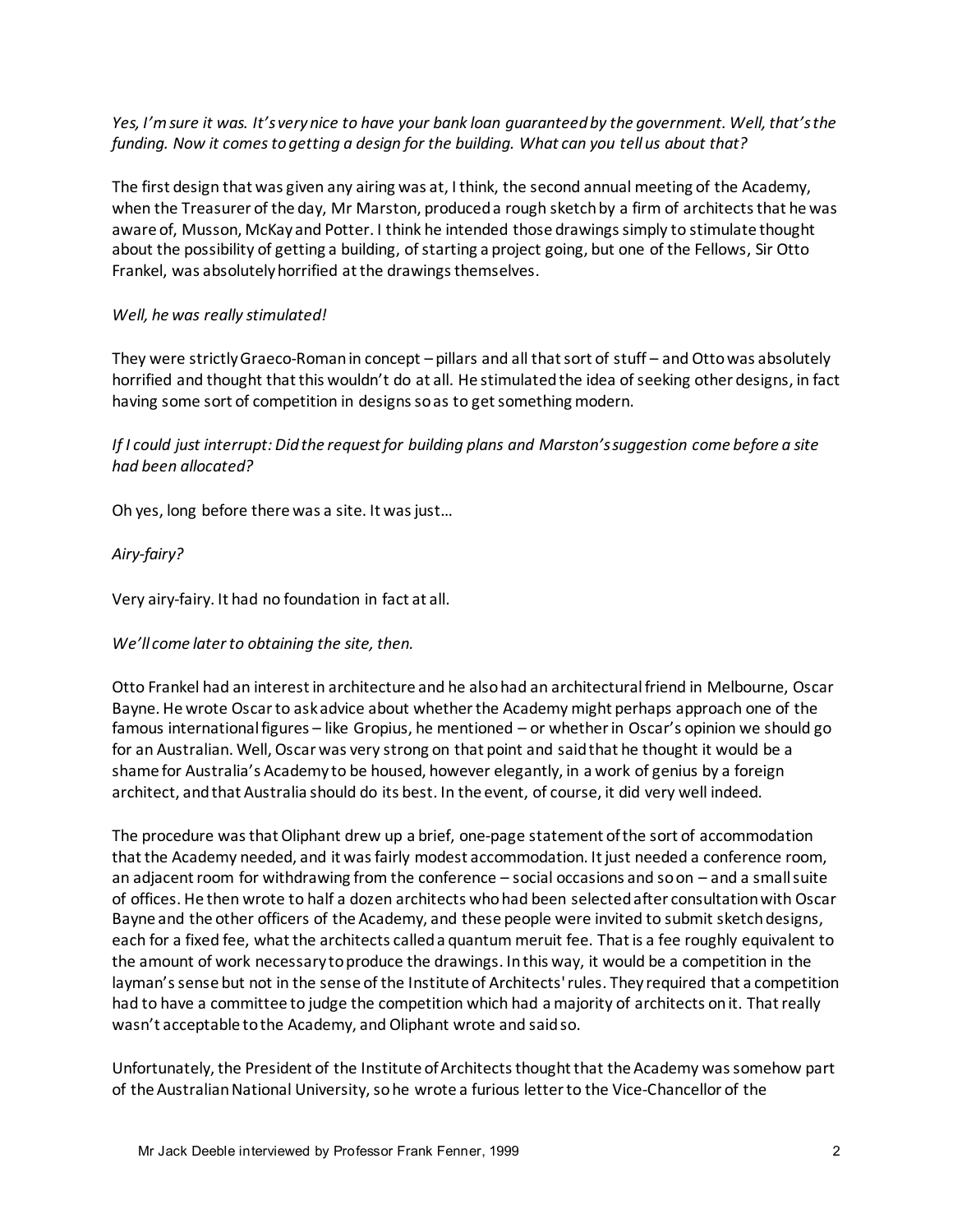university, more or less inviting the Vice-Chancellor to discipline Professor Oliphant for having done this dreadful thing. However, the half dozen designs were obtained. Originally, there were only five, but a local Canberra architect heard about the competition and so he wrote to Oliphant and said he thought that it was a shame there was no local boy being given a chance, and he was invited to submit drawings too. So that made a total of six.

Council appointed a building design committee, and it was arranged that that committee would meet in Adelaide, partly because Mr Marston, who was part of the committee, wasn't well and couldn't comfortably travel. So the committee met in Adelaide, at Marston's laboratories in the CSIRO Division of General Nutrition. It was arranged that the architects would send their drawings directly to Adelaide by a given date, and Oscar and I went over a day before the meeting, unwrapped all the entries, and set them up around a room that Marston had provided so that in the morning, when the committee members arrived, they all filed in and everybody saw everything for the first time.

It happened that Grounds' drawings were the first that they looked at, just on the left of the doorway as they came in. There was a sort of universal reaction of, 'Oh, my God! Troglodytes!'

#### *Excuse me. Who is Grounds?*

Grounds is the eventually successful architect.

#### *Yes, but where was he from and what firm did he belong to?*

He was part of a partnership called Grounds, Romberg and Boyd, of Melbourne. That partnership worked in such a way that, although they had common services for their company, each of the architects individually took charge of their own project.

#### *One of those architects, Robin Boyd, designed my house.*

Yes, I remember that now. The committee gradually moved round the room, looking at all the designs, but within 20 minutes, despite the exclamations on first catching site of the Grounds' drawings, they were all clustered round that drawing and that drawing only. Eventually Otto Frankel, who was actually in the chair for the meeting – Oliphant had asked him to chair the meeting – had to call them to order so that they could systematically look at all the drawings and have Oscar Bayne explain any particular architectural points about them one by one. That was done, and in summing up I remember Oscar describing each one with a sort of short phrase. He described one as 'a gentlemanly 1934 design' and another one as 'an architect school fantasy', but turning to the Grounds' design he said, 'Or pure genius.'

I think one of the things that persuaded the committee, as much as anything else, was the fact that Grounds provided the accommodation asked for – no more, no less. All the others, without exception, provided a building about twice the size, with all sorts of bits and pieces, bells and whistles, that hadn't been asked for. Quite aside from the striking appearance of the building, the fact that he had stuck so closely to the brief was one of the big features, and by the end of the day the committee was quite unanimous in recommending the Roy Grounds' design. But all of them were afraid of what their colleagues on Council would say. They felt that they weren't conservative themselves but all the rest of the Council was. But in the event that wasn't a problem. Council unanimously accepted the design and the detailed development of it proceeded from there.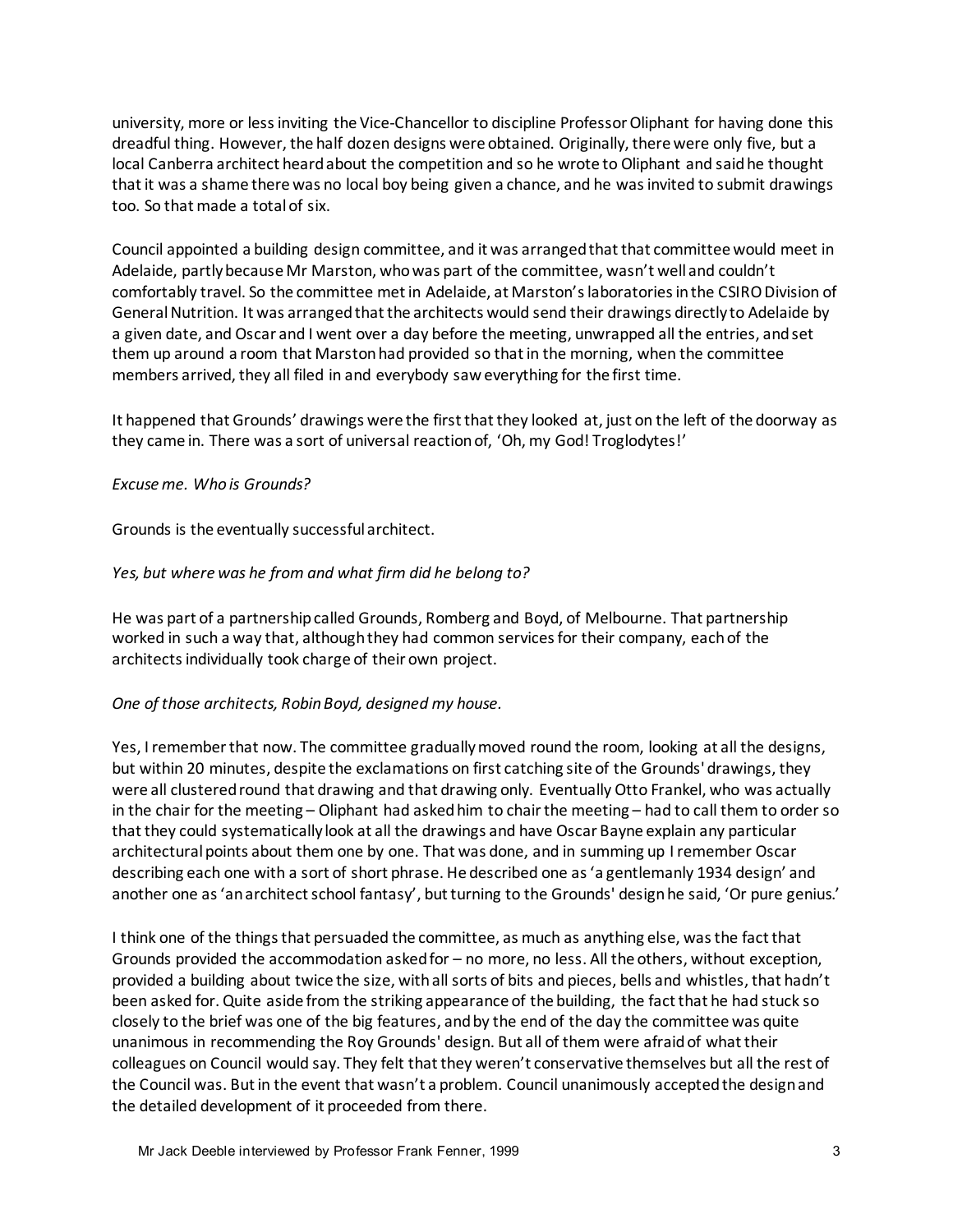#### *And that was the only meeting of the building design committee?*

Yes. That was a special committee put together just to look at the drawings. It was fairly large – I think there were about seven or eight people involved. There were two from Adelaide, Marston and J G Wood, who was an Adelaide person; the four officers of the Academy at the time, who were Oliphant, Sunderland and Cherry – Sunderland was Secretary, Biological Sciences; Cherry was Secretary, Physical Sciences – and of course Bayne.

#### *Marston himself was an officer; he was Treasurer.*

And Otto Frankel, of course. But then, when Council just a week later accepted the design, at the same time they appointed a building committee to develop the design and to carry the project through. That only had three people on it: Oliphant, Frankel and Sunderland.

#### *Where did it go from there?*

There was eight or nine months' hard work by Grounds and his office, developing the detail of the building. And there were a few questions, but not too many, to the building committee from Grounds, clarifying points or asking for guidance.

One of the interesting aspects of that period was the way in which Oliphant and Grounds had to learn to work together, if I can put it that way. They were both towering personalities, very much used to getting their own way. Oliphant was prone to suggest shifting the position of a wall by six inches or a foot, and Grounds wouldn't let him do that. He said, 'Tell me what you want to do in that space that you can't do, and I'll decide on the architectural solution.' It took a very short time, actually, for both of them to adjust and to concede that one knew about the function and the other knew about the architecture and the detail. And it worked out extremely well. As a matter of fact, a year or so later I remember Roy Grounds saying to me that in his view a great building was the product of a good client and a good architect – one couldn't do it without the other. I think that was very true with this building.

#### *In the meantime there had to be somewhere for the building to be built. There had to be a site*.

Yes. Of course, that came before this period.

#### *After the Adelaide meeting?*

No, before the Adelaide meeting. The site was obtained before the drawings were called for, so that the architects knew what site they were designing for. Indeed, Roy Grounds always said that the circular shape of this building was much influenced by the semicircular shape of the plot of land that it was going on.

At that time there were no separate planning authorities in Canberra. The land planning was done by an office of the Department of the Interior and it was a question of negotiating available sites. There were various suggestions made from time to time. One was on a tongue of land just across the road from here. Another was what is now part of the clover-leaf approach to Commonwealth Avenue Bridge. The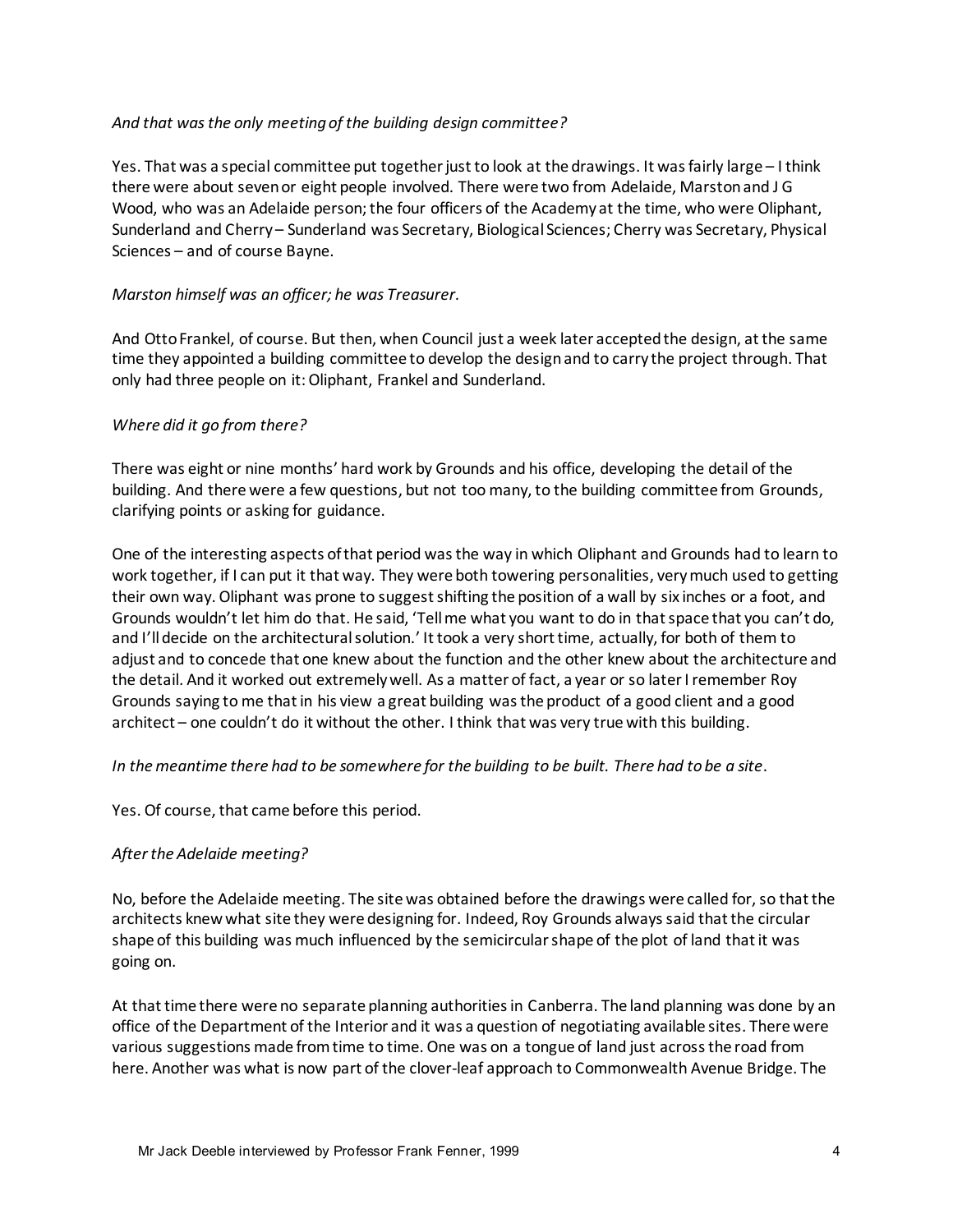Academy would have had a road right round it if it had been built there. But eventually this site in Acton…

*There was one other that I remember. That was where the Canadian High Commission building is now, on Commonwealth Avenue.* 

Yes, there was a suggestion that it be on Commonwealth Avenue at one stage. But eventually this site, adjacent to what was then called Beauchamp House, was chosen. It was conveniently close to the university but not in the same grounds.

*Not part of it, no.* 

As I say, its shape in fact influenced Grounds' design.

*Okay, we've got the site, we've got the building plan. Now we have to go out to contract. Or were there things that happened before that?* 

No. Once Grounds had finished his detailed designing…I might say that his plans were absolutely meticulous, and his book of specifications is an inch thick. He specified everything, and when the building actually started the builders quickly came to realise that they weren't just words on paper: he really meant every word he used. And there are one or two anecdotes to reinforce that view.

Grounds recommended that only a handful of contractors be invited to tender, substantial-sized companies that he was confident would be able to handle the job. That was partly, of course, because the dome structure that he had designed was unique in the world and therefore it was going to be a fairly experimental operation. Four firms were invited, and they were all invited to tender on the basis either of a sprayed concrete dome or placed concrete. I remember that the two top tenders had a crossover in price between the two methods of construction – one was cheaper in one way and the other was cheaper in the other way. But after some deliberation, Civil & Civic Constructions were engaged, and did a magnificent job.

#### *Dusseldorp was in charge at that time, was he?*

Yes. He was the managing director, I think. He was certainly the top man, anyway. He distinguished himself not only by having the building finished a month early – or maybe it was longer than a month early; it was certainly well before the scheduled completion time. He also, on the opening day – where of course he was a guest – presented the Academy with a cheque for £1000.

#### *A nice gesture.*

It was a nice gesture, yes. It's not many builders who are willing to do that sort of thing. But of course even at that stage, at the opening of the building, it had become a tremendous talking point, a feature of Canberra. It was much talked about all over the place, and was probably influential in getting Civil & Civic subsequent major jobs.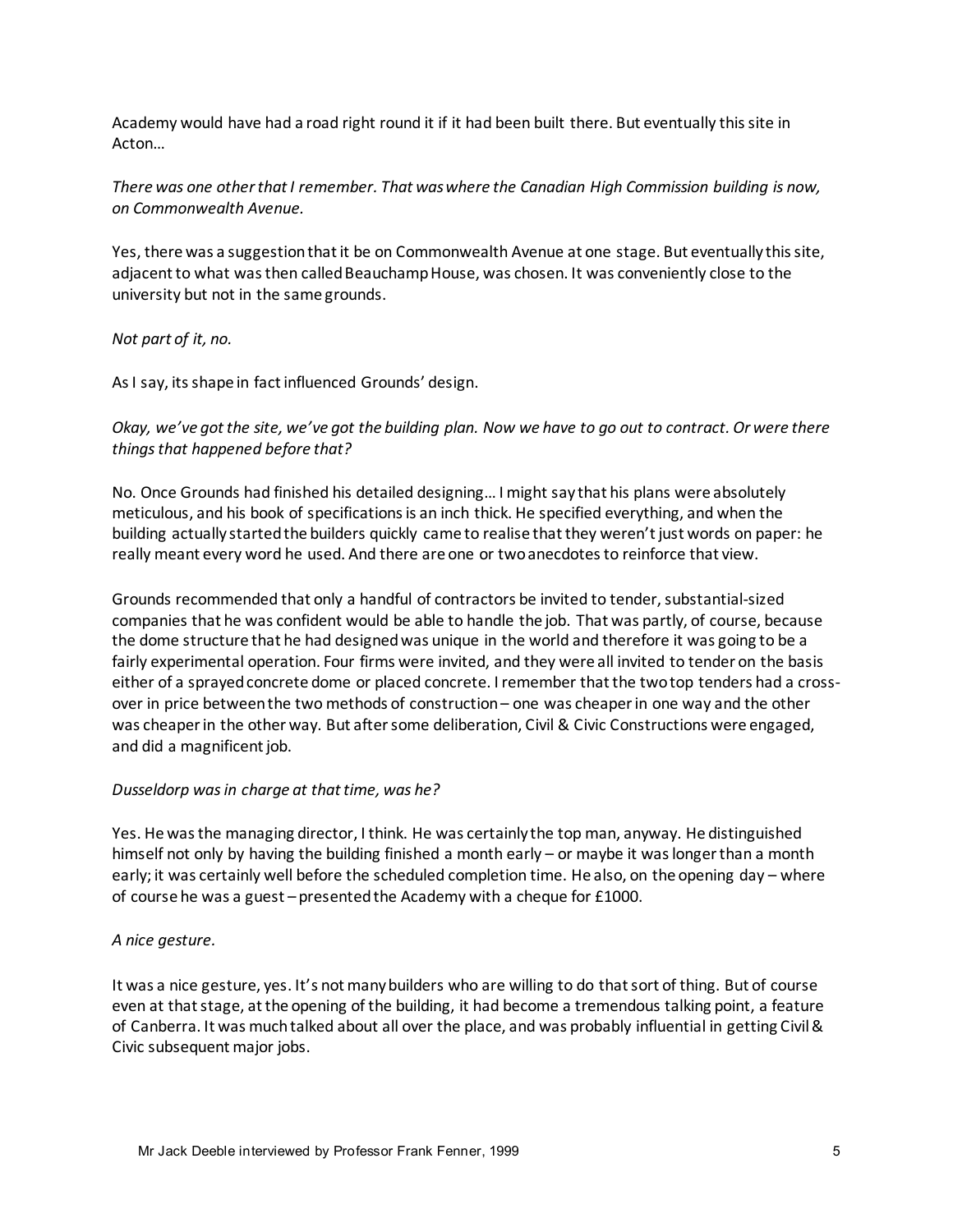#### *Between starting and finishing there were a number of important events, such as the laying of the foundation stone.*

Yes. The sequence of events for the building was that the interior of the building – the floors and supporting walls – were built first, in the traditional fashion. The basement was dug, the first floor slab was laid, structural concrete walls were raised, and the second floor slab was put on.

#### *Before the dome was put up?*

Before the dome was started – in fact, before anything else, before the moat was done. Then, after that structure was done, the moat was built, section by section. The moat is extremely thick. It is a major structural member because it is the moat that holds the dome up. It is the ring beam that takes the thrust of the dome. If it hadn't been filled with water, there would still have had to be as much concrete and steel to do the structural job.

Then after the moat was built the dome started. The arches were done one at a time, with formwork both inside and out, slanted to the right angle and with the right curve. The builders moved round, arch by arch, until the 16 of them had been done and the circle completed. They went up to about where the current curtain wall around the building is, and there was one interesting incident during that time. In order to get the measurements for the arches right, a steel pole was erected in the precise centre of the building, guyed up with steel wires, and it had a metal collar on it to which a builders tape was fastened. All the measurements for placing the arches were taken from that central point and by an angle around.

Perhaps I should explain that an arch, once poured with concrete, had to be left for a while to cure sufficiently for the shuttering to be taken off and moved round to the next position. When that was done with one arch beside what is now the kitchen and the measurements were made to set up the next arch, it was discovered that unfortunately the previously poured arch was about six inches out of position. The reason was that the tape fastened to the central pole had broken and the foreman builder, without thinking, had simply fastened his own tape to the collar – not remembering to allow for the six inches of the tongue that was on the collar to which the tape was fixed. A piece had been cut off the original tape to allow for that.

So that arch had to be demolished. It normally took about three days to set up the reinforcing for an arch and pour it. It took about three weeks to demolish it, in order to move it round.

They were very smart. They picked up the time by starting at the other end of the circle and starting to build arches around the other side. I think that was the only real mistake that was made during the building process.

I mentioned Grounds' care of detail. Inside the building he had specified brickwork for some of the walls, and surprisingly to the brickies, he had specified that the joints of the brickwork should be struck clean and not indented. He had also been very clear as to how the bricks had to be selected. He had loads of bricks delivered on site and they all had to be hand-selected. He had made a selection of the first load, and he picked two bricks and said to the brickie, 'Nothing darker than this; nothing lighter than that. No bar marks, no blemishes.'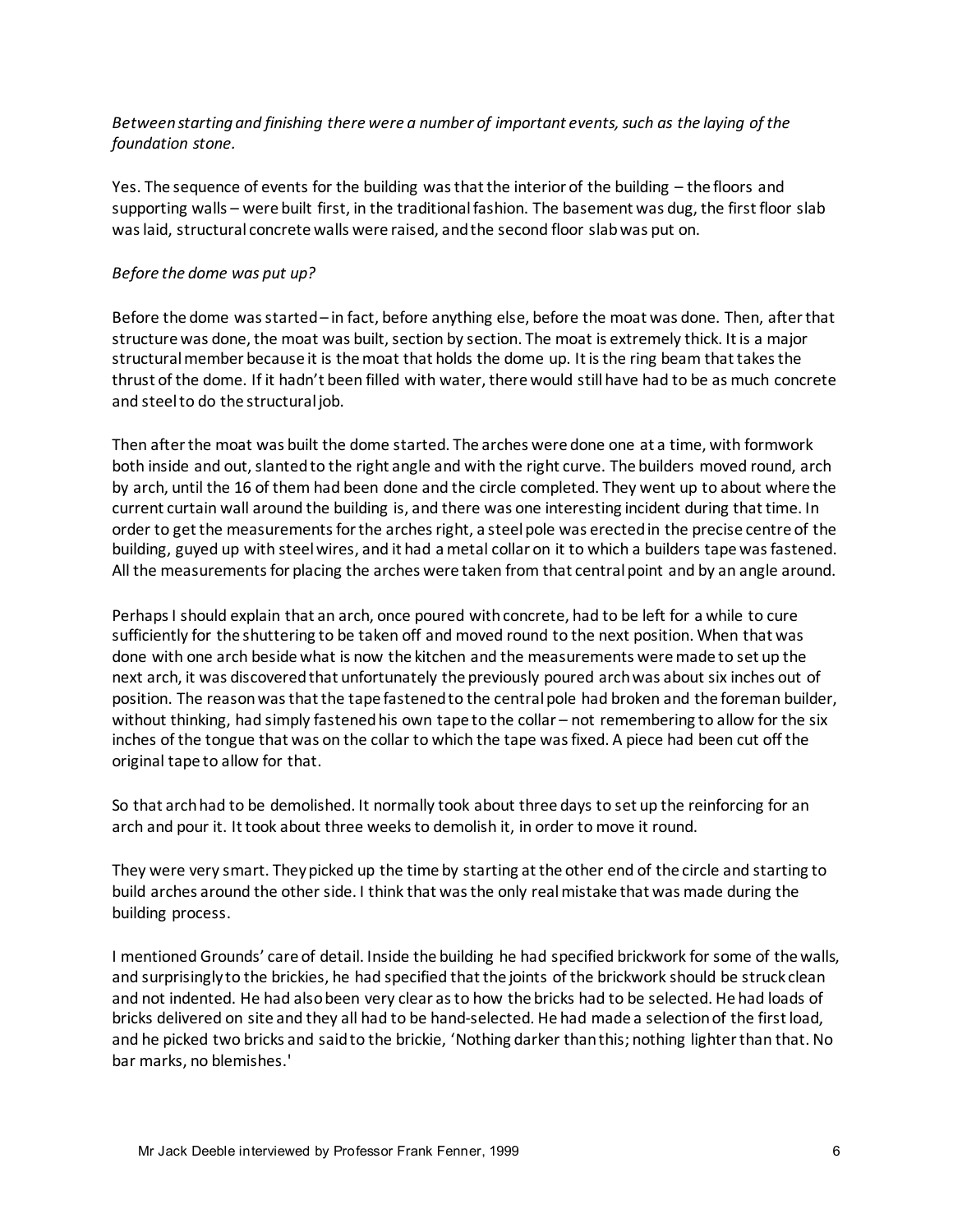The brickie put his hand out to take the samples and Roy said, 'No, cut them in half. I'll keep half and you keep half.' So he was very careful that the bricks were matched and struck. When asked about this, why he wanted these struck joints, he said, 'Because we are designing a maintenance-free building.' And if you look at a brick wall, after some years the dust collects in the little groove in the mortar. He said, 'With the struck joints it won't.'

#### *Yes, I remember him pressing for a maintenance-free building.*

Yes, and all the finishes. In fact, sitting in the building now, 40 years later, it might have been built yesterday. The anodised aluminium, the terrazzo flooring, the timber walls and the timber used for the wall of the conference room – they all look as good as new.

#### *Yes, that's true.*

Roy had been so careful instructing the brickies about the bricks when he made his first visit to Canberra. The first lot was in fact the walls of the Council room, and he had said, 'Just do that and I'll come and have a look at it.' He came fairly frequently, of course, often once a week. Anyway, he arrived on this occasion and everybody was on tenterhooks to see what he would say about the brickwork. He walked into the Council room with the retinue behind him – the builder and the foreman and the brickies and everybody – and he looked round and he said, 'Beautiful. Absolutely beautiful.' And everybody heaved a sigh of relief.

Then he said, 'Such a pity it's got to come down.' Everybody looked stunned, and he explained that his specifications provided that light switches and doorknobs throughout the entire building were all at precisely the same height – waist height, not nose height, which was a common practice of the day. And the hole that had been left in the brickwork for the light switch was in the wrong place. He insisted that the brickwork come down to that level so that the hole could be rectified. After that, people read the specifications with great zeal!

Then there was the suggestion, once the first floor slab had been laid and we were coming up to the 1958 meeting of the Academy, that it would be a good time to set a foundation stone. One of the Fellows, the deputy director at Mount Stromlo Observatory, remembered that there was a large lump of granite that had been discarded by the observatory some years previously when the Great Melbourne Telescope had been moved from Melbourne to Mount Stromlo. The granite pier of this telescope hadn't been needed and had just been backed down the road on a truck and pushed over the edge. He suggested that it might have some historical, scientific significance and so Roy and I went up to Mount Stromlo to have a look at this piece of stone. Of course, everybody who had discussed it until then had the thought that you would just cut a piece off this large chunk of granite and have the traditional sort of foundation stone. But Roy paced around it and looked at it from several angles, and he said to me, 'I think we'll put it in just as it is.'

This huge chunk of granite happened to have an oblique face on it that would be suitable for inscription, and with great trouble, with the necessary machinery, the piece of granite was taken to the mason at Queanbeyan. Satrapa, his name was. He had his instructions from Grounds: merely to polish off that sloping face – not to cut it so that it was perfect, because it had a chip out of one side of it; not to touch it up so that the vein running through it was filled up; just clean it, polish that face and put the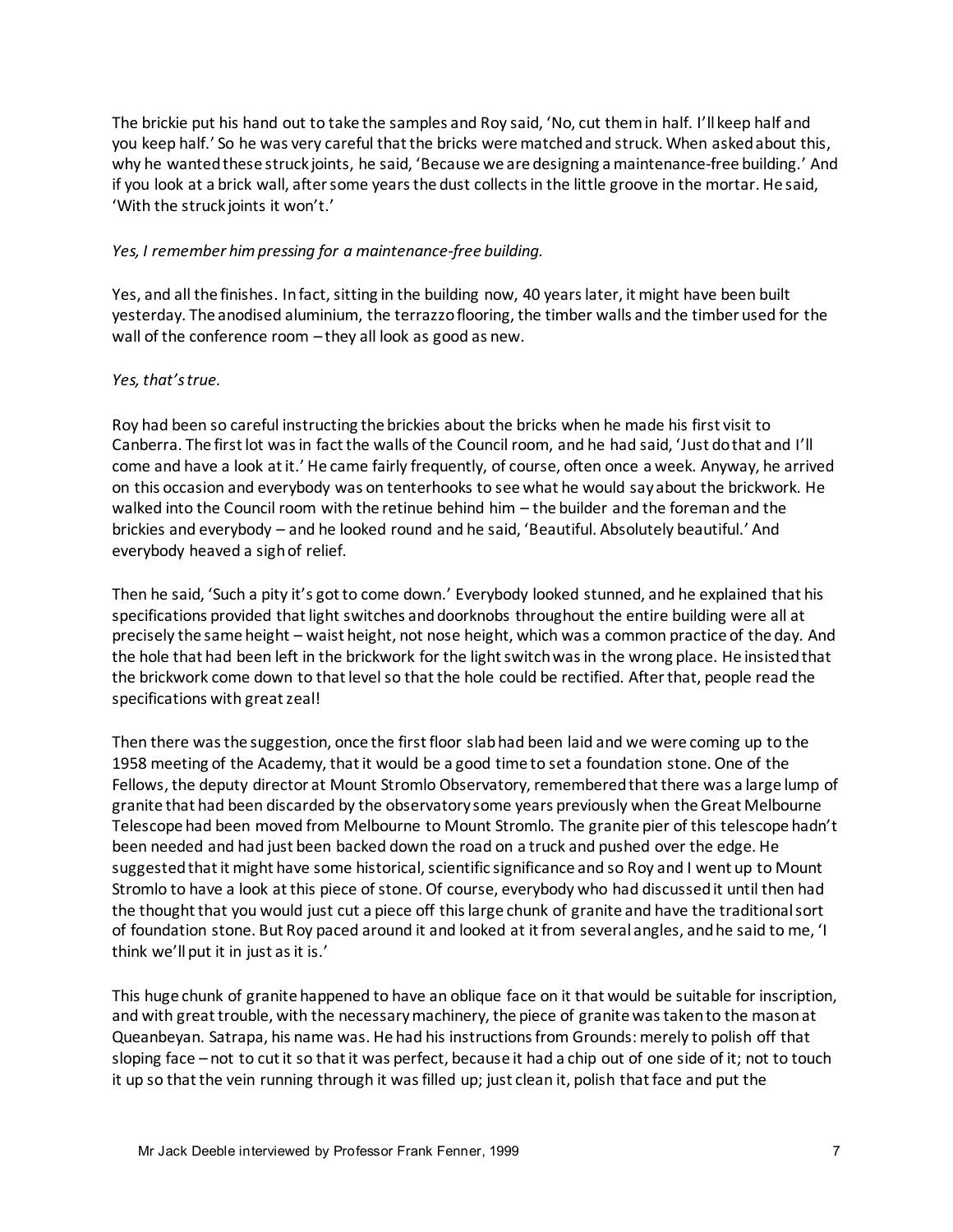inscription on that face. Satrapa was an emotional Italian, and he wept, absolutely wept, 'Mr Grounds, I can't do it.' But eventually he was persuaded just to do it that way.

When it came to a ceremony for setting the stone, there was no question of just having a curtain over it. Grounds decided that the Prime Minister, who was to do the honours, would actually set the stone. So he had this huge stone slung in a special cradle, hung from a builders hoist. He gave the Prime Minister a pair of builders gloves and made him lower the stone onto a pad of cement that the builder had put there. So the stone was laid, not set. And it was quite unique.

#### *Then we've got to get to the stage from the arches up to the top of the roof.*

Once the series of arches had been built – they were about three or four inches thick at their top, and a couple of feet thick at the bottom, where they rested on the special nibs in the moat – then came the task of building the rest of the dome. A wooden formwork dome was built and the rest was poured in virtually one pour. By the time it got up to that height, the slope was sufficient simply to lay the concrete on, provided it was of the right – I think they used to call it 'slump', the right stickability.

#### *Consistency.*

Yes, consistency. And that's how the dome was completed.

But during the whole of this dome construction period there was a forest of steel supports resting on the floor slabs inside the building, supporting the dome. When it came time to take those away, the concrete having set, it was known that the dome would deflect. So a system was worked out so that the supports were taken away from the centre of the dome, gradually working outwards. I was with Roy up on the slab on the second floor when the group of supports in the centre of the dome were taken away, and Roy dashed out to some supports that were about two-thirds of the way out from the centre of the dome, and he said, 'If the calculations are right, this should be loose.' And he seized a support and it came away in his hand. The dome bulged; as the centre was released, it dropped and there was a bulge in the dome which made the supports at that point come loose. And it all worked.

The dome deflected quite a bit, and with diurnal changes in temperature, which are high in Canberra, there is a big change between the night-time temperatures and daytime temperatures, so that the dome is all the time rising and falling by quite a few centimetres. That is the reason that none of the internal structure of the building touches the dome. It's all free of the dome by one device or another, so that the dome is free to move.

Then, of course, there was the task of covering the dome. There was some discussion about how this should be done, how it should be organised. Grounds recommended that instead of him trying to design the copper covering of the dome, we should ask Wunderlichs, the firm in Australia that had over 100 years' experience of copper roofs, to both design and fix the copper. And so that was done. During that early discussion stage there was an amusing interlude when some thought was given to the possibility of gold-plating the copper. It didn't get very far with the building committee, but Grounds had taken it to the point of finding out whether it was feasible, and indeed it was feasible. But that was dismissed.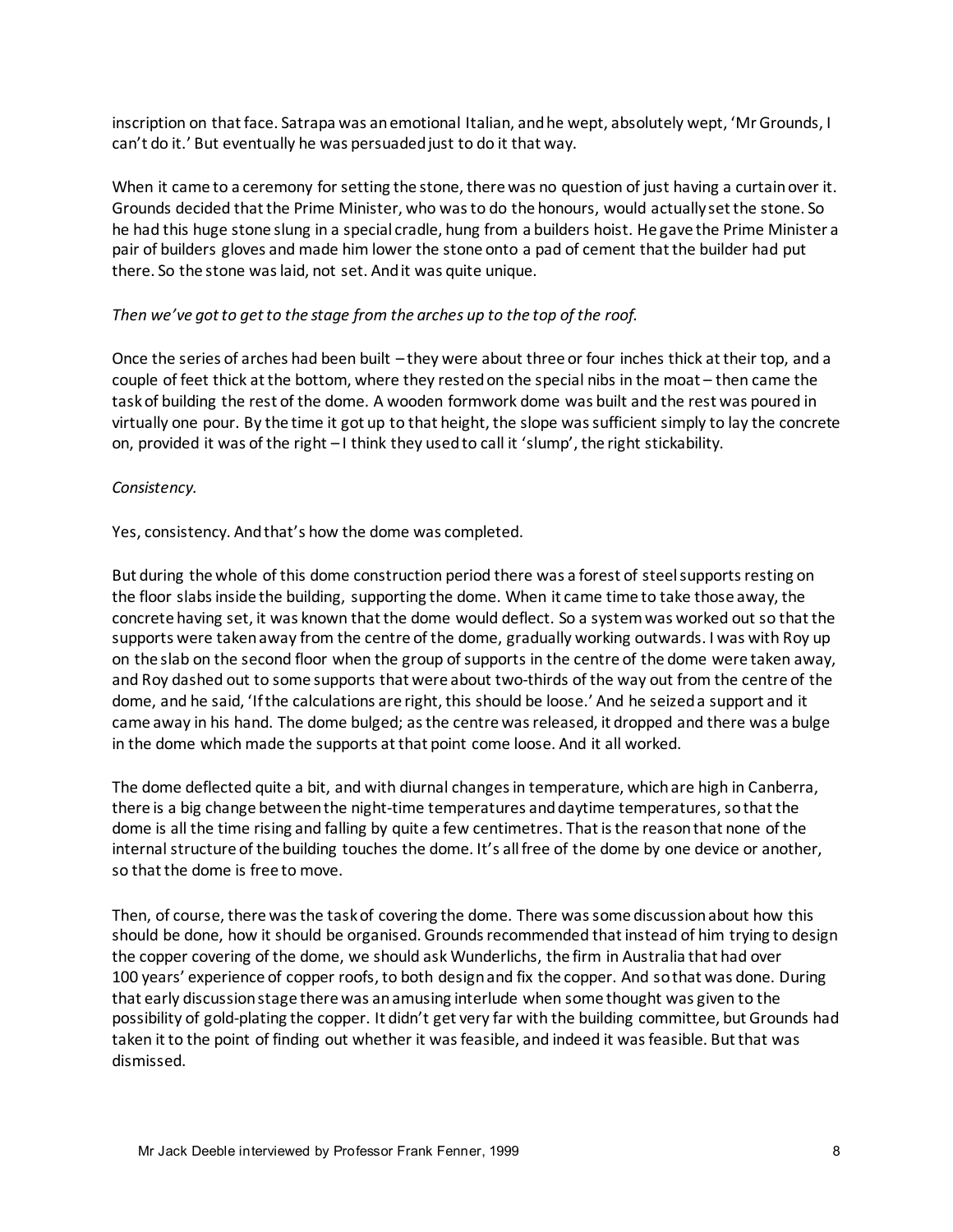The copper covering became a source of some problems in the future. It wasn't possible to put any sort of bituminous coating on the concrete under the copper because of the slope: in 50 years the bitumen would all be in the moat. So the copper had to be relied upon to be waterproof, and unfortunately it wasn't – and isn't. This is my theory. The sheets of copper, the tiles of copper, are all joined together with a double fold. If you think about the amount of copper that accumulates at the corners, where two double-fold joints cross, you will see that it was necessary for the plumbers who were doing the job to cut some of those layers out in order that the fold would sit flat. My view is that the plumbers were a little enthusiastic and cut rather more out, and there are therefore pinholes through the corners of some of the joints and that's where the water gets in.

At the last minute, when the last part of the dome was being poured, it was decided to put a water sprinkler at the top of the dome. A pump was made up and an ordinary large garden sprinkler was put up there. That was not, as some people thought, to cool the building, but simply to make the copper more frequently wet and therefore turn green more quickly. After a time, when it was realised that the leaks were there to stay, the spray was taken away. But there is just the faintest green patina on the top of it now, and it was always understood that it would take a long time to develop. Thought was given to the possibility of artificially…

#### *Treating the copper, essentially, with chemicals.*

Treating it to make it go green quicker, but no confidence was felt in the methods. It was felt that they were likely to produce flakiness and streakiness, so it was left to nature.

#### *So now we've got the building, with the dome complete, but we have to put up certain interior separations.*

Yes. The choice by Grounds of timber and brick for the walls – and glass and aluminium for the external wall – involved choosing what sort of timber. I've spoken about the bricks. With timber, if you paint or varnish it, you're into maintenance problems. So Grounds chose a light timber, Eucalyptus regnans, and in fact it is said that he went to the forest in Tasmania and chose the trees! Whether that's true or not I don't know, but certainly some beautiful trees were milled. For instance, the timber walls of the Wark Theatre are made of timber all cut from single lengths. There are no joins in those vertical pieces of timber.

The maintenance was dealt with by a technique that Grounds had developed for himself, for some of the houses that he had built previously. The raw timber is painted with white undercoat and that is then wiped off; then it is painted with clear varnish and that is rubbed back to the timber; and that process is done twice. That results in a surface which does not go deep yellow as Eucalyptus regnans usually does over time, but retains its pale appearance. Indeed, looking at it now, 40 years later, it hasn't yellowed at all. It has retained its colour beautifully. Again Roy had trouble with the foreman painter, about making sure he understood what he meant. Roy eventually took the paintbrush and the thinners rag himself and demonstrated, because the painter simply didn't believe that he meant what he said. But that was all done.

In the conference chamber there was very great stress laid by the building committee on the question of acoustics. It was felt that if the Academy of Science couldn't get it right, then nobody could. The reputation of the Academy hung on having a conference chamber where the acoustics were perfect. I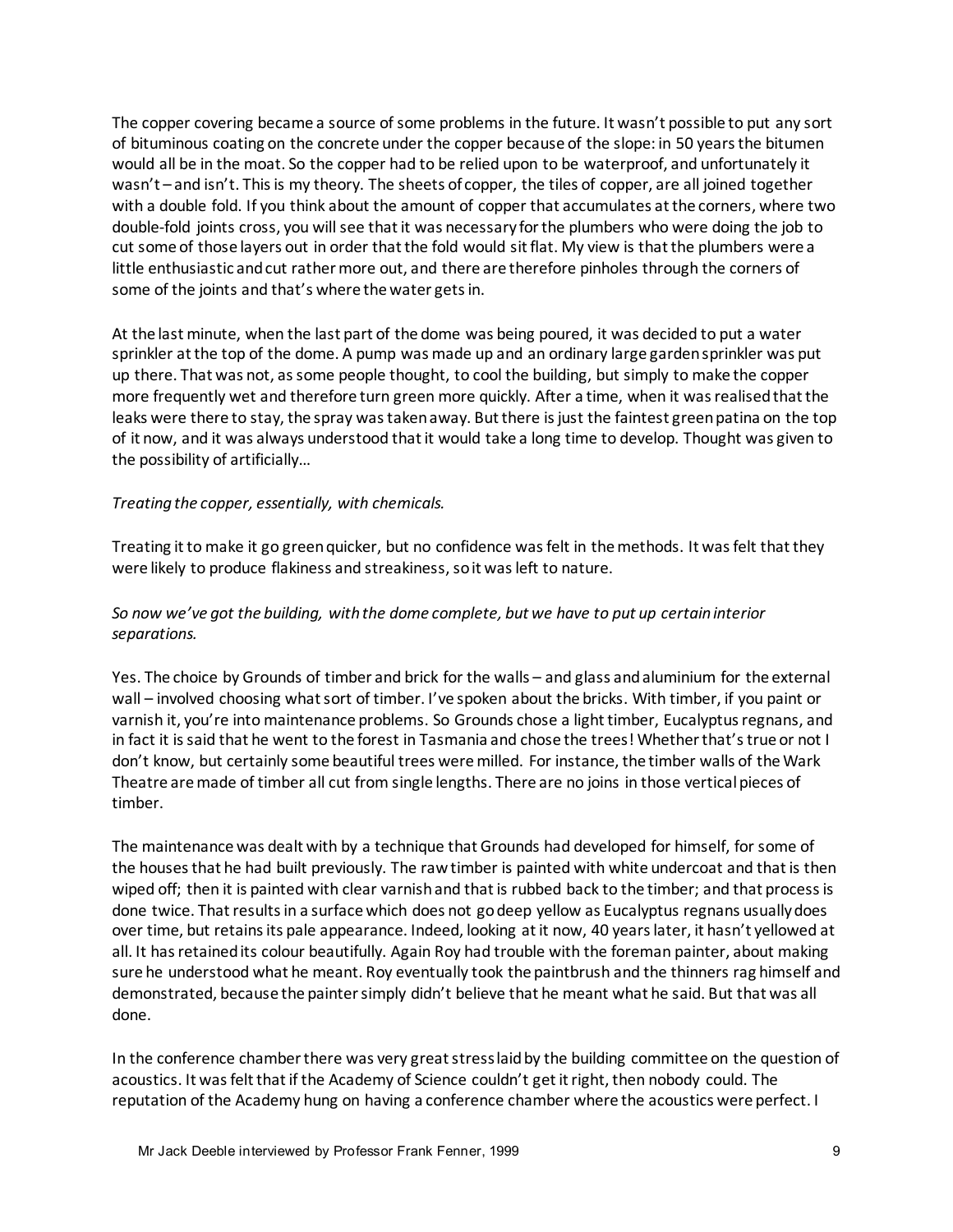might say that was partly because Wilson Hall, in the University of Melbourne, had only just been rebuilt and the acoustics there were appalling So the academic community was seized with the need to spend some time and energy on getting the acoustics right.

It happened that Robin Boyd was spending a six-month sabbatical with a firm of acoustical engineers in Boston – Bolt, Beranek and Newman. Consequently he was in a very good position to get advice, frequently over the teacups, and the resulting design was really wonderful. The acoustics in the hall are very good indeed. The elements of it are that there is a crescent-shaped chamber behind the timber wall that has got baffles in it, set at odd, irregular angles. The timber wall is made up of battens of timber with spaces between them, so that there is some reflection from the face of the batten and some of the sound goes through the gap, reflects off the baffles behind and is reflected randomly around the room. The other element of the acoustics is the circular discs hung from the dome. They are of varying diameters at varying heights, and so again the reflection from those is random.

You could stand anywhere in the hall and speak in an ordinary speaking tone, and be heard anywhere else in the hall. It's not merely from the dais to the body of the hall or vice versa; it's anywhere to anywhere. So the time spent in getting the acoustics right was well spent.

But there was a spin-off from that acoustical treatment that nobody foresaw. That is that the battens around the wall of the conference room were randomly spaced – within limits, but they weren't all uniform; there were some gaps bigger than others between the battens. Because of the appearance to people sitting in the hall of dark and light stripes around the hall, a physiological condition called nystagmus developed and quite a number of people couldn't sit in the hall. They became physically nauseated by this pattern.

#### *I remember that.*

That caused considerable problems for a while, until one of the Fellows working in the John Curtin School…

#### *In Eccles' department, I think.*

In Sir John Eccles' department Dr Victor McFarlane suggested that a way to get over the problem would be to put some darkening on the face of the batten and to put some strings covering the gaps, so as to produce almost an optical uniformity but still allow the sound to pass through to the baffles behind. That in fact was done, and it worked. McFarlane published a paper on it, so hopefully nobody else will make the same mistake.

*Actually, I remember standing in the middle of the hall, when the dome was up but nothing else was up, and just talking as loudly as I am now, and the echoes kept going for about half a minute!* 

Yes. When the acoustics were under discussion, Roy came to the building committee and said, 'Now, these acoustics are designed for the human voice. Do you want to play music there, for instance?' Otto in particular said, 'Oh yes, that would be a good idea.'

#### *I can imagine.*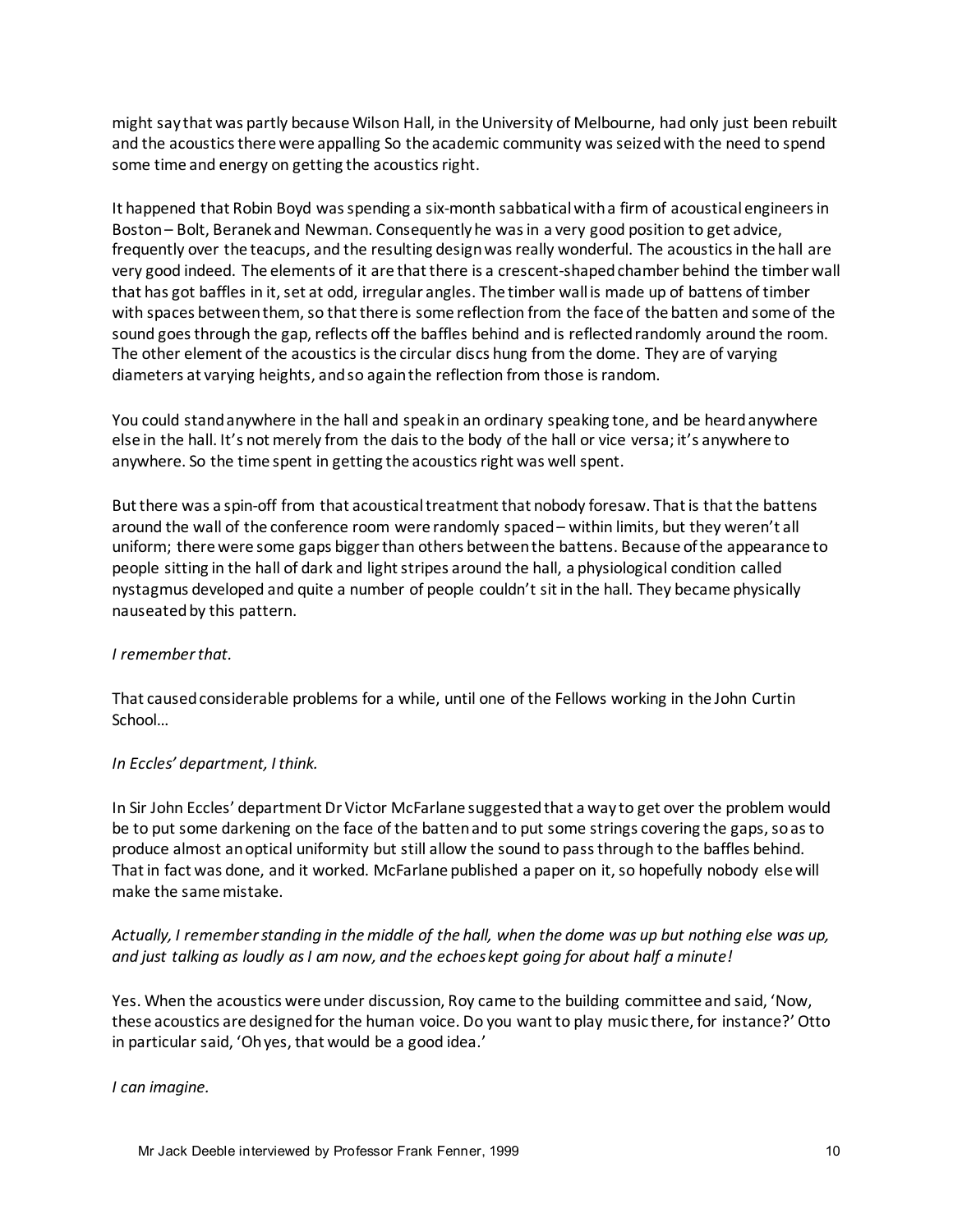But Roy said, 'If you do, I've got to compromise the acoustics for the voice.' So the committee unanimously said, 'Forget about the music. Voice only.' The reason is that the reverberation time is so short. If you stand in the middle of the room and you clap your hands, quite contrary to the effect when it was just the naked dome, the sound stops dead. But it is excellent for the voice. Of course, in more recent times speakers have become so used to electronic aids that they now have got no way of projecting their voices or speaking in a reasonably loud voice.

# *Fortunately some people can, and that relieves the burden of those people who carry microphones up and down the aisles.*

Yes, that's right. Sir William Slim opened the building, as Governor-General at the time, and he had a sneak preview a few days beforehand. When he came, Sir Mark was with him. They went into the hall and the seats were only just being installed – screwed into place. Under each seat there is a hole cut in the floor for return ventilation, and in going into the room Slim nearly stepped in one of these holes. Oliphant guided him round it. Then, on the great day, when he was to open it, Oliphant came in with him through the door and the room was jam-packed full of people. We had chairs everywhere and the gallery was full; we had about 250 people, where it was intended for 150. And they were all dead silent for the great man. Slim turned to Oliphant and, thinking that he was talking sotto voce, said, 'I hope you've got that bloody hole covered up!' Of course every soul in the place heard him because the acoustics were so good.

#### *What about the other furnishings – the movable furniture and so on?*

All the movable furniture except the chairs we are sitting in was designed by Fred Ward, of the design department at the Australian National University. They were all made of blackwood and they have also stood the test of time; they are still as good today as they were when they were first built. These chairs were made by a firm in Melbourne, I regret to say copying pretty closely a Swedish design. They too have stood the test of time and they're beautiful chairs. As a matter of fact, Roy and his wife Betty and I spent the night before the opening arranging the furniture in what was then called the Fellows Room, and sat in the moonlight and shared a bottle of wine.

Betty Grounds made a couple of contributions to the building too. She was a partner in a firm of interior designers, and on a visit to Hong Kong she saw three lamps which she thought would go beautifully in the Fellows Room at the Academy. So she bought them. But when she came home, Roy got on his high horse and said she had no authority to buy them, and he didn't like them anyway, and they weren't going to go in. So Betty said haughtily, 'Well, I shall donate them to the Academy,' which she promptly did and they have been here ever since.

#### *So that's how they came. I knew they came from the Grounds; I didn't know that was the way they came.*

Yes, that's the way they came. Betty Grounds also bought, for the kitchen, our cups and saucers, knives and forks, and so on. The cutlery was Genser stainless steel from Sweden, beautiful stuff, and would you believe that the china was Wedgwood? It was perfect for the Academy building, because it was a design that had a grey external cover – the cups were grey on the outside and white inside, and the plates were grey with a white rim. It is a colour that Wedgwood no longer makes, because of the difficulty of reproducing the colour. When we wanted some replacements, they were a slightly different grey. Lord Wedgwood made a visit to Australia in recent years, and he wanted to come and have a look at the